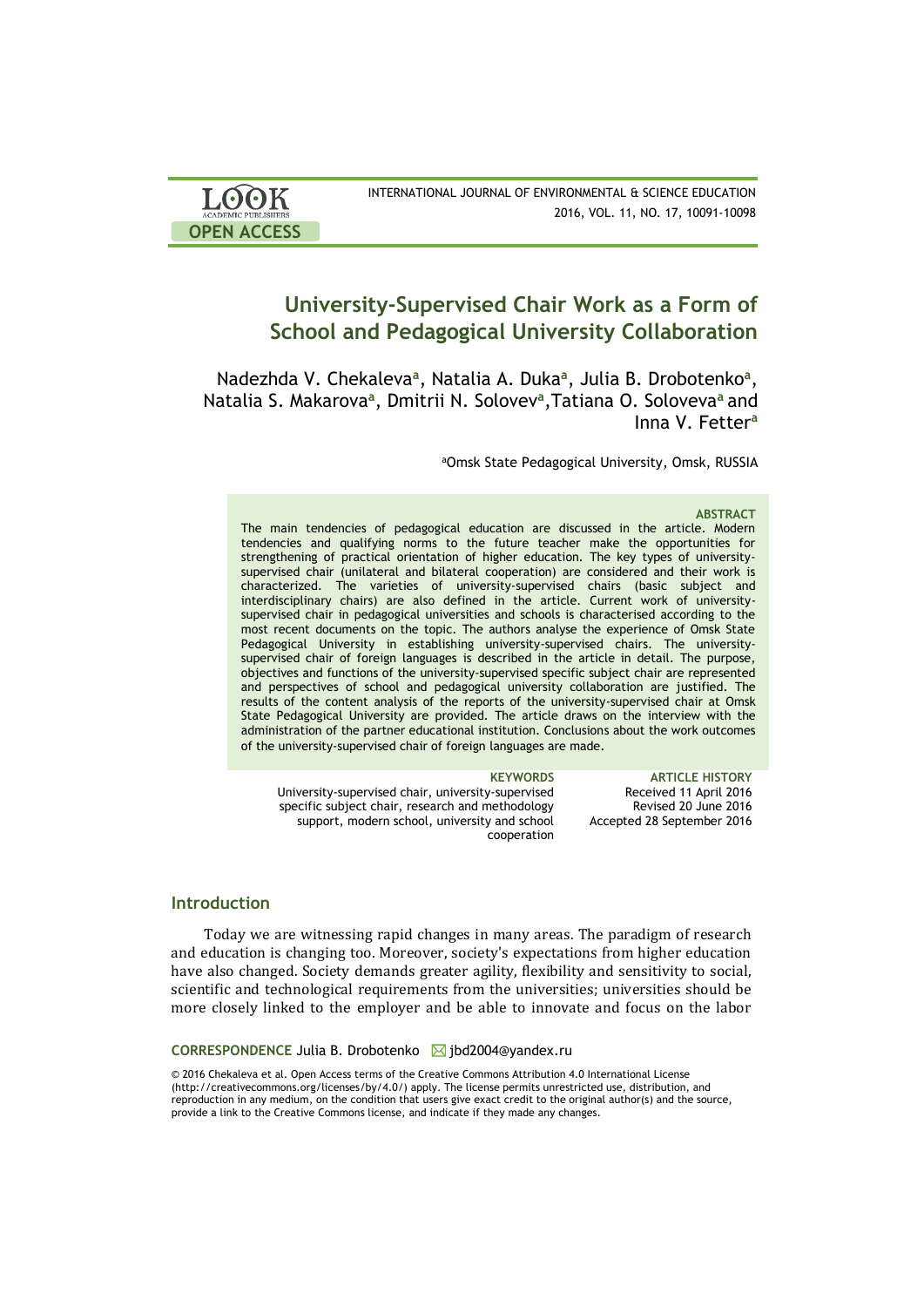market. Universities are expected to provide more graduates, more research and services for less money (Knyazev & Evdokimova, 2006). Current trends and qualification requirements for future teachers create conditions to strengthening practice-oriented higher pedagogical education. A.B. Sobolev (2012) points out the following trends in higher education:

Content of education: practice-oriented (applied) bachelor's degree programs; Master's degree programs in technology; modernization of the Federal state educational standards; postgraduate degree programs as a level of higher education.

Technology: academic mobility (online learning); in-service training (universitysupervised chairs); e-learning.

Evaluation: monitoring, including private universities; accreditation of educational programs; professional public accreditation.

Financial support: new approaches to planning students' enrollment; increase of wages of faculty members, transition to normative per capita financing.

Structural changes: special programs for leading universities; support to regional universities; modernization of pedagogical education.

These changes significantly affect the choice of the university's development strategy. One of the mechanisms to strengthen practice-oriented education and development of cooperation with the employer is a university-supervised chair. It should be noted that the phenomenon of "university-supervised chair" is not new for nationwide practice of training of future specialists. The first university-supervised chair appeared as early as in the mid-20th century. Its aim was to train future professionals to work in factories. Previously, university-supervised chairs were opened mainly in research institutes, and now they exist at enterprises of the real sector of economy. Today many scientific research works are devoted to the problems of university-supervised chair`s activity (Drobotenko, Makarova & Chekaleva, 2016; Merkel, 2014; Makashina, 2015; Nikitina, 2012; Popova & Zajtseva, 2012; Shukshina, Gorshenina & Kulebyakina, 2016; Kamalova, Korchagina & Bulatbaeva, 2016). The problem of university and school collaboration is also studied all over the world. Such researchers as R.M. Serrano, M.A. Olivares Garcıa & E. Gonzalez Alfaya (2012), J. Brown (2009), Ch. Opolot-Okurut & J. Bbuye (2014), T. Kruger et al. (2009), S. Salter et al. (2013) identified examples of effective and sustainable university-school partnerships as part of preservice teacher preparation programs, as well as research, induction and continuing professional learning for practising teachers. Many Russian researchers devote their works to the problem (Radionov & Rulevskij, 2016; Bulin-Sokolova, Obukhov & Semenov, 2014; Gulin & Sukhinets, 2015; Borodavkin, Sheglov, Okhochinskij & Rusina, 2015; Sopegina, 2015).

A university-supervised chair provides educational process: employees of companies deliver lectures and lead seminars, master classes; they supervise diploma and course work, practice and training and advise students who work on their projects and research. It can be implemented in various forms: organization of student1s conferences, competitions, meetings with leading experts.

### **Methodological Framework**

The analysis of educational practice in Russian universities reveals two of the most common types of university-supervised chairs.

1. One-way collaboration. There are university-supervised chairs located at the university (set up at the university's discretion) and university-supervised chairs located at the enterprise (set up at the enterprise's discretion).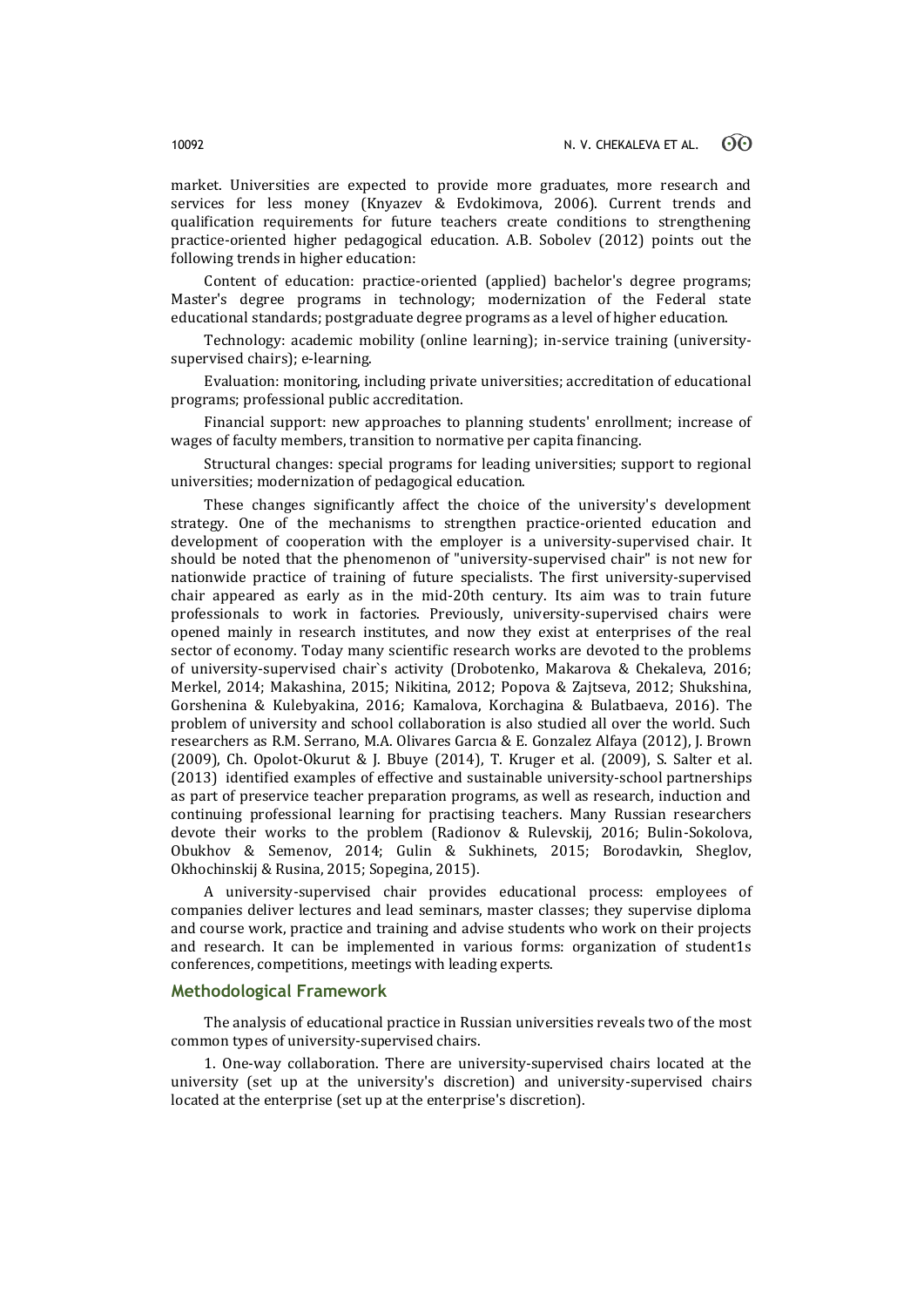#### $\odot$ INTERNATIONAL JOURNAL OF ENVIRONMENTAL & SCIENCE EDUCATION 10093

a) A university-supervised chair established on the initiative of the university. Supporting the establishment of the institution and implementing a network of training programs (undergraduate, graduate, postgraduate). Such chair is established with the purpose of integrating research and educational centers where students can choose their major and minor, do research, use research results at their workplace or in their studies (Muratova & Fedorov, 2009). These chairs focus on the following:

-strengthening practical orientation of the educational process by attracting qualified practitioners from a partner organisation;

 development of student`s research skills in the areas that such chair is focused on, solving urgent problems of science, education, economics and management;

- organizing in-service training at a partner enterprise;

- internships of faculty members at a partner organization;

professional development courses for practitioners at the university.

University can use resources of a partner organisation to include the best practices of leading institutions and companies into the educational process and take account of the requirements of the regional labor market. As noted above, the establishment of such chairs is initiated by the university, but partner enterprises also benefit from them. They get an opportunity to select highly skilled personnel and find talented young people as well as to meet with a prospective employee in advance and let him/her choose such type of activity that fits best with his/her desires and abilities. It is a real opportunity of in-service professional training (Sigov & Petrov, 2010). It prompts mutual exchange of ideas between the youth and the experienced employees.

b) A university-supervised chair is created on the initiative of a partner organisation to advance cooperation with the university or research institute. The scope of cooperation is defined individually in each case. Such chair is organized in order to prepare students to work in a partner establishment during their studying at the university and help students learning specific technologies. This chair may bring the training of future specialists closer to the actual production process. Part of the training of seniors and graduates is carried out at the chair, where they are able to bridge the gap between theoretical learning and practical skills (Torkunova, 2014).

Since 2014 pedagogical universities can also conduct educational activities directly at schools through the university-supervised chairs. According to the Deputy Minister of Education and Science of the Russian Federation A.A. Klimov (2014), these chairs are particularly important for bachelor degree programs in applied science. Students can build individual learning paths according to their interests and future employment opportunities. It is assumed that university-supervised chairs are organized in close cooperation between educational institutions of different levels. Training will be realized with the use of infrastructure and methodology of partner institutions. Pedagogical universities make partners with schools, vocational colleges and various social centers. University-supervised chairs that work with non-industrial sector can be separated into a third type of chairs.

2. University-supervised chair with bilateral cooperation. This type of chairs is created in order to organize cooperation between the university and a partner educational institution which involves the following main areas:

- research and methodology support of the partner educational institution (O'Hanlon, 1996);

- practical orientation of the university educational process at a partner educational institution (Villegas-Reimers, 2003);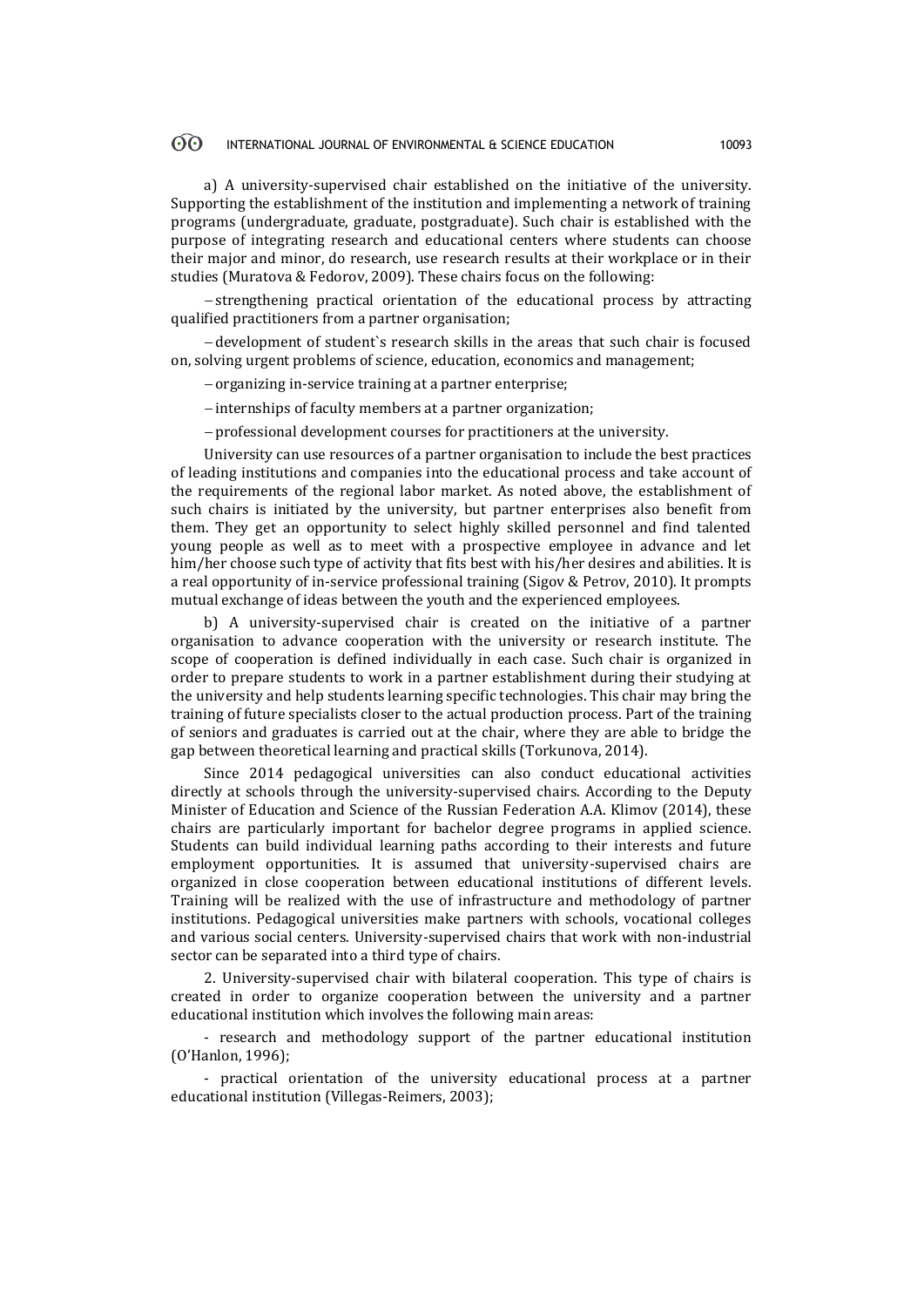- research, methodology and project-based learning at the university and partner educational institution;

- development of information resources on the portal "School".

An educational institution (school, vocational college, social center) will be able to use research potential of the partner university and develop a new joint development program. It will also be able to summarize the experience of the institution and disseminate it in the scientific community and start up innovative projects. The representatives of the academic community might also make changes in the educational process in these institutions (Gafurova & Kozel, 2014). Students will have an opportunity to participate in master classes and lectures of leading experts at the pedagogical university. Employees of the university-supervised chairs develop joint educational programs that involve partners in the educational process. Students of the university access lectures, seminars, master classes, workshops led by practitioners who have extensive experience in the professional field of teaching. Pedagogical internship, in such conditions, is becoming more centralized. Partner educational institution becomes a research and methodology laboratory that makes it possible to systematically analyze lessons of the teachers who work for the partner educational institution and other practitioners. Teachers provide research and methodology support to the partner educational institution, lead Olympiads, student`s and school conferences.

Based on that it is advisable to identify two specific variations of universitysupervised chairs: basic subject chair and interdisciplinary chair. The first one is focused on the basic subject which is often similar to that of the relevant department of the university. The second type of chairs works in different directions or assists in the development of interdisciplinary studies.

# *Methodology*

Omsk State Pedagogical University (OSPU) also has experience in university and school interaction through university-supervised chairs. Following the decision of the Academic Council and Regulation of university-supervised chair, contracts and agreements with partner organizations aiming at strengthening relations with employers, OSPU has created 19 basic subject chairs and 7 interdisciplinary chairs. They interact both with municipal schools and Omsk district schools. A distinctive feature of these chairs is research and methodology support to schools, vocational colleges and community centers. It should be noted that partner organizations were carefully selected. They were required to be not just organizations that are willing to employ university graduates. They were supposed to be the city leaders in education and the faculty members of relevant university-supervised chairs were supposed to be highly qualified experts. The plans for a more active cooperation between OSPU and partner educational institution include establishing a joint service, for example, the banks of ideas or projects that take place in the scientific and student communities and might interest partner educational institutions.

# **Results and Discussion**

The present article focuses on the activities of basic subject chairs. The analysis of reports on the activities of 19 basic subject chairs reveals the main directions of their work. They include research and methodology support of the partner educational organization, overseeing projects of the partner educational organization, support of students` activities, professional development courses for colleagues, teaching internships.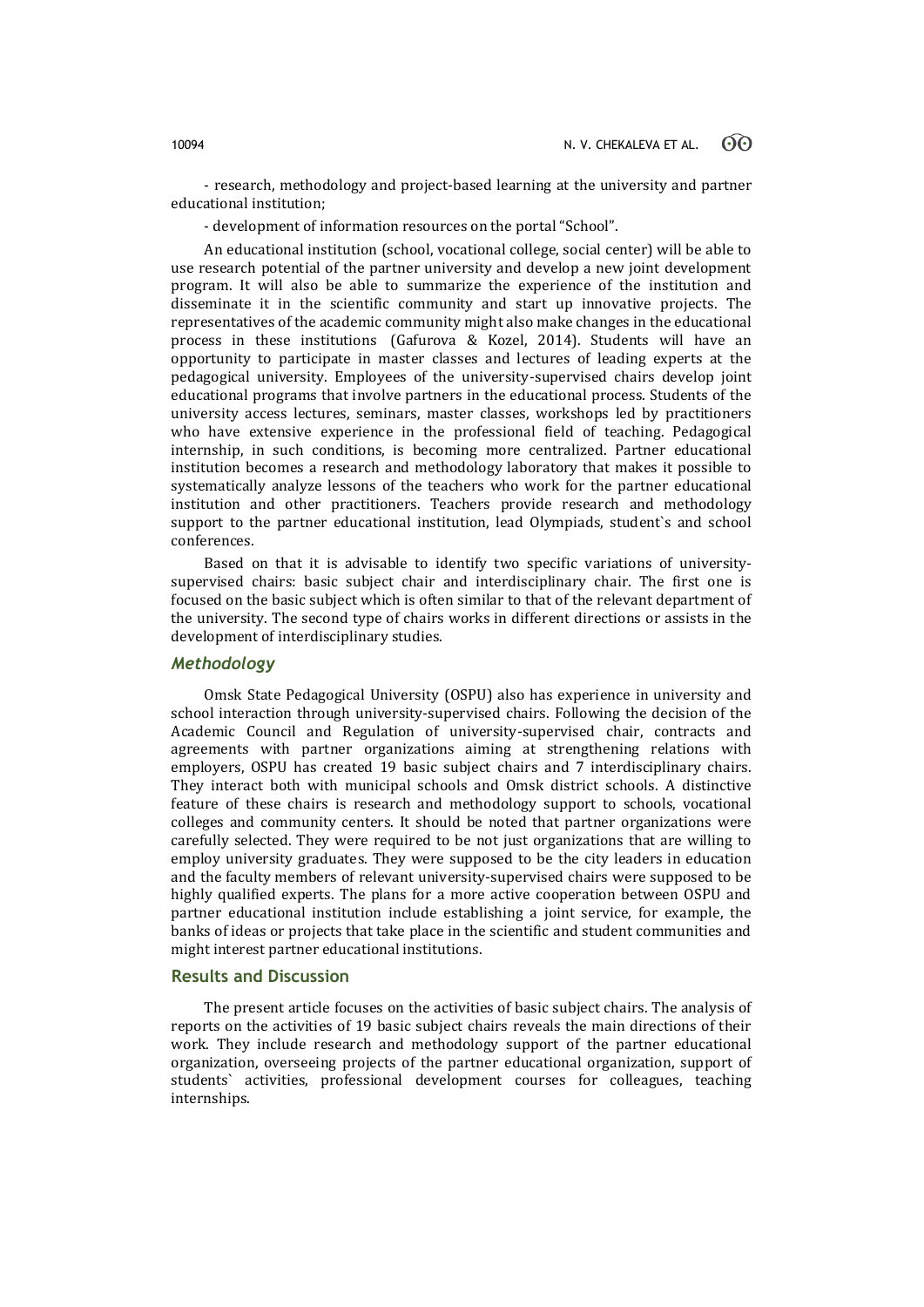#### $\odot$ INTERNATIONAL JOURNAL OF ENVIRONMENTAL & SCIENCE EDUCATION 10095

Schools of the city and region make up to around 80% of partner educational institutions. Colleges (15%) and urban community centers (5%) are also considered as partner educational organizations.

Content analysis of the reports by university-supervised chairs helped to identify the most important forms of pedagogical university's interaction with partner educational organizations. These include: methodological seminars (40%), joint (social, telecommunication, educational, coaching) projects (23%), professional orientation events (17%), research and practice (webinars, video seminars) seminars (10%), professional development courses for faculty members (7%), other forms (3%) (master classes, festivals, contests, conferences). Methodological seminars are prioritized as the main form of interaction because they are highly demanded by partner educational institutions and provide a good venue for sharing experience and developing professional competencies of partners. Joint projects allow both partners not only to implement the results of pedagogical research into practice and exchange experience with colleagues, but also to establish links with other educational and social institutions.

These reports also reveal the results of university-supervised basic subject chairs as well as the problems that faculty members had to deal with. The main problems mentioned in the reports include the following: lack of clear understanding of the functions of the basic subject departments, format of interaction with schools, partial overlap of cooperation tasks of regular university chairs and university-supervised chairs.

One of university-supervised interdisciplinary chairs of OSPU is the department of foreign languages that works in the partner school N 115 in Omsk. Since 2013 this school regularly ranked in the top 500 schools of the Russian Federation. For a few years, the school has been hosting a training center "English as a second or foreign language exam" to receive the Cambridge certificate. The school also hosts the School of the German language diploma. For 20 years, the school has had a student exchange program with the Berlin Werner-von-Siemens school. School N 115 became OSPU's partner educational institution in 2015. The purpose of the university-supervised basic subject chair is to develop the educational process by strengthening ties of OSPU with educational organizations of the city according to the educational goals of the Department of Foreign Languages. To realize this purpose, the leading faculty members of the university-supervised basic subject chair lead classes in innovative ways on important research issues in linguistics, pedagogy, psychology; develop research in the areas that are basic to the department with the involvement of students and teachers; organize internships for the professional orientation of students. In accordance with the listed goals the university-supervised basic subject chair performs the following functions: organizes and conducts master classes and consultations with high school teachers; develops new educational materials; participates in the National Certification Commission; organizes practical training of students in professional organizations; organizes research seminars, round tables and conferences. The chair began its work with the organization of meetings with the management of the university department and school to define common interests and strategies of the chair. Taking into account the interests of the school and university, it was decided to implement projects in the following areas:

- research and methodology support of the partner educational institution: the seminar "Perspectives of School Education"; workshop for teachers of the partner institution "Organization of students' research activities at the foreign languages section", school administration's participation in the mid-term expertise procedures in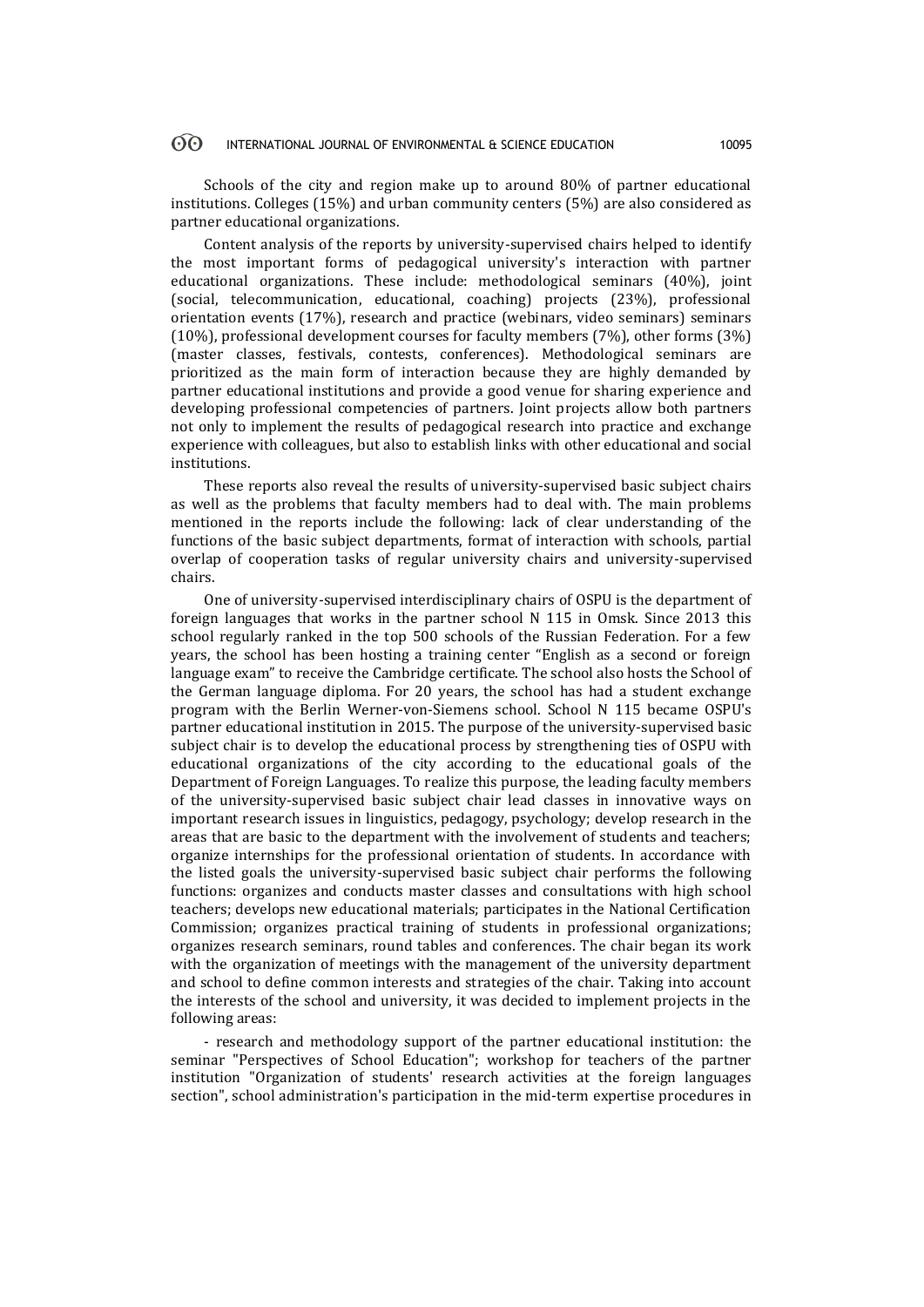the partner institution and the prospects for further work, a round table on the theme "Innovative technologies in foreign language teaching";

- research and project-based learning of university students and support of the partner educational institution: methodology seminar for the students of the partner institution "School of young researchers", expertise of research projects made by students of the partner institution for a non-state educational establishment;

- practice oriented approach to university education in cooperation with a partner educational institution: students of the Department of Foreign Languages organized and acted as jury in the contests for foreign language learners (phonetics, grammar, translation contests).

The teachers of the department of the English language together with the partner school, organized the municipal stage of the All-Russia Olympiad in English for which they prepared their own assignments. Faculty members took part in the webinar for the organizers of the municipal stage of the All-Russia Olympiad in English. OSPU faculty members led methodological seminars for school teachers on the theme "The results and typical English language errors at the Unified State Exam in English in 2014/2015 academic year" and "Tasks at the municipal stage of the All-Russian Olympiad on the English language" and "Foreign language students` research".

The interview with the school administration revealed the main problems the school teachers have to deal with during joint projects as well as the prospects for the next academic year. According to the administration of the gymnasium, the main difficulty was time limitation. There was not enough time to notify all participants about the project. It was also mentioned that the school is interested in collaboration with OSPU where university and school students will work together in joint community and foreign language projects. Finally, it was noted that either the university or the school may become the venue for such projects. It is possible to assume that the tasks that are developed specifically for such projects can become a part of students` internship and contribute to the development of the university-supervised specific subject chair.

The education portal "School" can become a means for developing cooperation between the chair and the school. The portal "School" is a regional platform for distance learning and interaction between students, teachers, and parents. The portal is available on the OSPU's server (http://school.omgpu.ru) and can meet all the needs of the educational process.

# **Conclusion**

Thus, it can be concluded that the characteristics of the university-supervised specific subject chair of OSPU are as follows:

- research and methodology support of partner educational organizations, in particular, training seminars create conditions for the professional development of school teachers;

results of specific subject chairs` work are in demand by university faculty members who teach a course in methodology of teaching specific subjects because they have the opportunity to interact constantly with practitioners;

mission of a university-supervised specific subject chair gives the school the opportunity to develop research projects;

- targeted work with school takes into account the needs of the school.

# **Acknowledgements**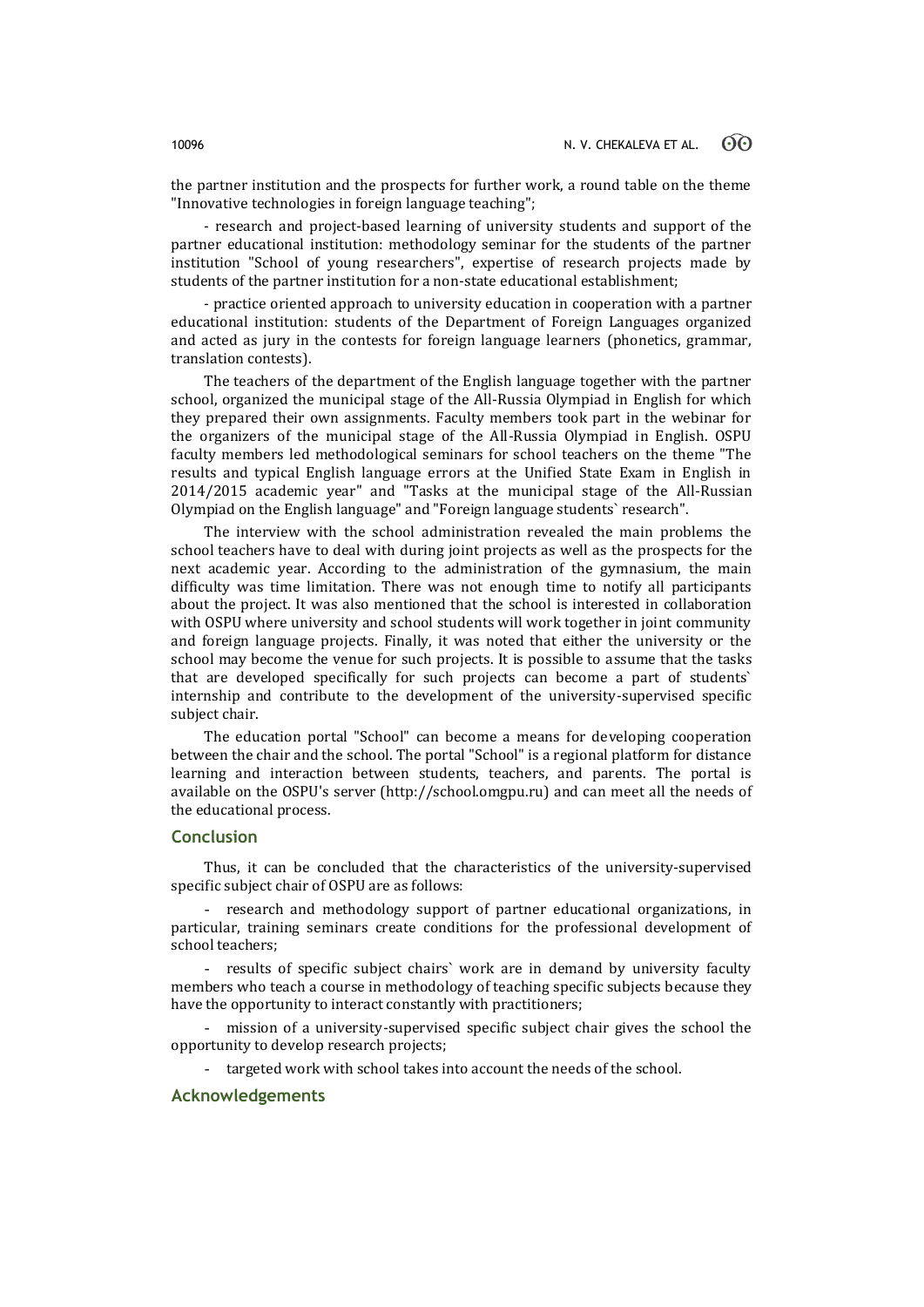#### $\odot$ INTERNATIONAL JOURNAL OF ENVIRONMENTAL & SCIENCE EDUCATION 10097

The study has been carried out within the framework of the project initiated by the Ministry of Education and Science of the Russian Federation (project 27.168.2016/НМ "Pedagogical University Chairs at Institutions of General Education: New Format of Scientific and Methodical Work").

### **Disclosure statement**

No potential conflict of interest was reported by the authors.

### **Notes on contributors**

**Nadezhda V. Chekaleva** is a Doctor of Education, Professor, Head of the Deaprtment of Pedagogy, Vice-Rector for Innovative Development and International Affairs at Omsk State Pedagogical University, Omsk, Russia.

**Natalia A. Duka** is a Candidate of Education, Associate Professor of the Department of Pedagogy at Omsk State Pedagogical University, Omsk, Russia.

**Yulia B. Drobotenko** is a Candidate of Education, Associate Professor of the Department of Pedagogy at Omsk State Pedagogical University, Omsk, Russia.

**Natalia S. Makarova** is a Doctor of Education, Professor of the Department of Pedagogy at Omsk State Pedagogical University, Omsk, Russia.

**Dmitrii N. Solovev** is a Candidate of Education, Associate Professor of the Department of the English Language at Omsk State Pedagogical University, Omsk, Russia.

**Tatiana O. Soloveva** is a Candidate of Education, Associate Professor of the Department of Pedagogy at Omsk State Pedagogical University, Omsk, Russia.

**Inna V. Fetter** is a Candidate of Education, Associate Professor of the Department of Pedagogy at Omsk State Pedagogical University, Omsk, Russia.

### **References**

- Borodavkin, V. A., Sheglov, D. K., Okhochinskij, M. N., Rusina, A. A. (2015). Basic chair of an enterprise as an element of University structure. Innovations, N 9 (203), 93-97.
- Brown, J. (2009). University-School Connections: Giving Voice to the Student Experience. Online Proceedings of the University of Salford Fifth Education in a Changing Environment Conference Critical Voices, Critical Times, 24-36.
- Bulin-Sokolova, E. I., Obukhov, А. S., Semenov, А. L. (2014). uture pedagogical education. Directions of development and first practical actions. Psychological science and education, Vol. 19, N 3, 207–225.

Drobotenko, J. B., Makarova, N. S., Chekaleva, N. V. (2016). University-supervised basic chair as a form of supervision of teachers' continuous pedagogic education. Fascets of knowledge, N 3 (46), 21-24.

- Gafurova, N. V. & Kozel, N. A. (2014). Net form realization of educational programs with an employer. Fundamental research, 12, 1275-1278.
- Gulin, А. I., Sukhinets, Zh. А. (2015). University-supervised chair as a modern approach to professional development of students. Contemporary higher school: innovative aspect, N 2, 14-22.
- Kamalova, L.A., Korchagina, G.I. & Bulatbaeva, K.N. (2016). Professional Self-Affirmation of a Teacher as a Functional Activity System. *IEJME-Mathematics Education, 11(1)*, 279-290.
- Klimov, A. A. (2014). Basic university-supervised chairs of pedagogical universities may appear in schools. Direct access[: http://www.eurekanet.ru/ewww/promo\\_print/22116.html](http://www.eurekanet.ru/ewww/promo_print/22116.html)
- Knyazev, E. A. & Evdokimova, Ya. Sh. (2006). Benchmarking for Higher Education. Moscow: University book, Logos, 208 p.
- Kruger, T., Davies, A., Eckersley, B., Newell, F. & Cherednichenko, B. (2009). Effective and Sustainable University - School Partnerships - Beyond determined efforts by inspired individuals. Direct access: [http://www.aitsl.edu.au](http://www.aitsl.edu.au/)
- Makashina, T. Yu. (2015). University-supervised chair as a resource of marketability of the future teacher. Acute development problems of the vertical integration of the educational system, science and business: materials of the III International scientific and practical conference, May 29, 2015. Voronezh: VTsNTI, 74-77.
- Merkel, E. V. (2014). Uuniversity-supervised chair and school scientific center new forms for developing civil culture of pupils and students. World of science, culture, education, 5(48), 26-28.
- Muratova, E. I. & Fedorov I. V. (2009). Model of students` adaptation to the professional sphere. Higher education in Russia, 6, 91-97.